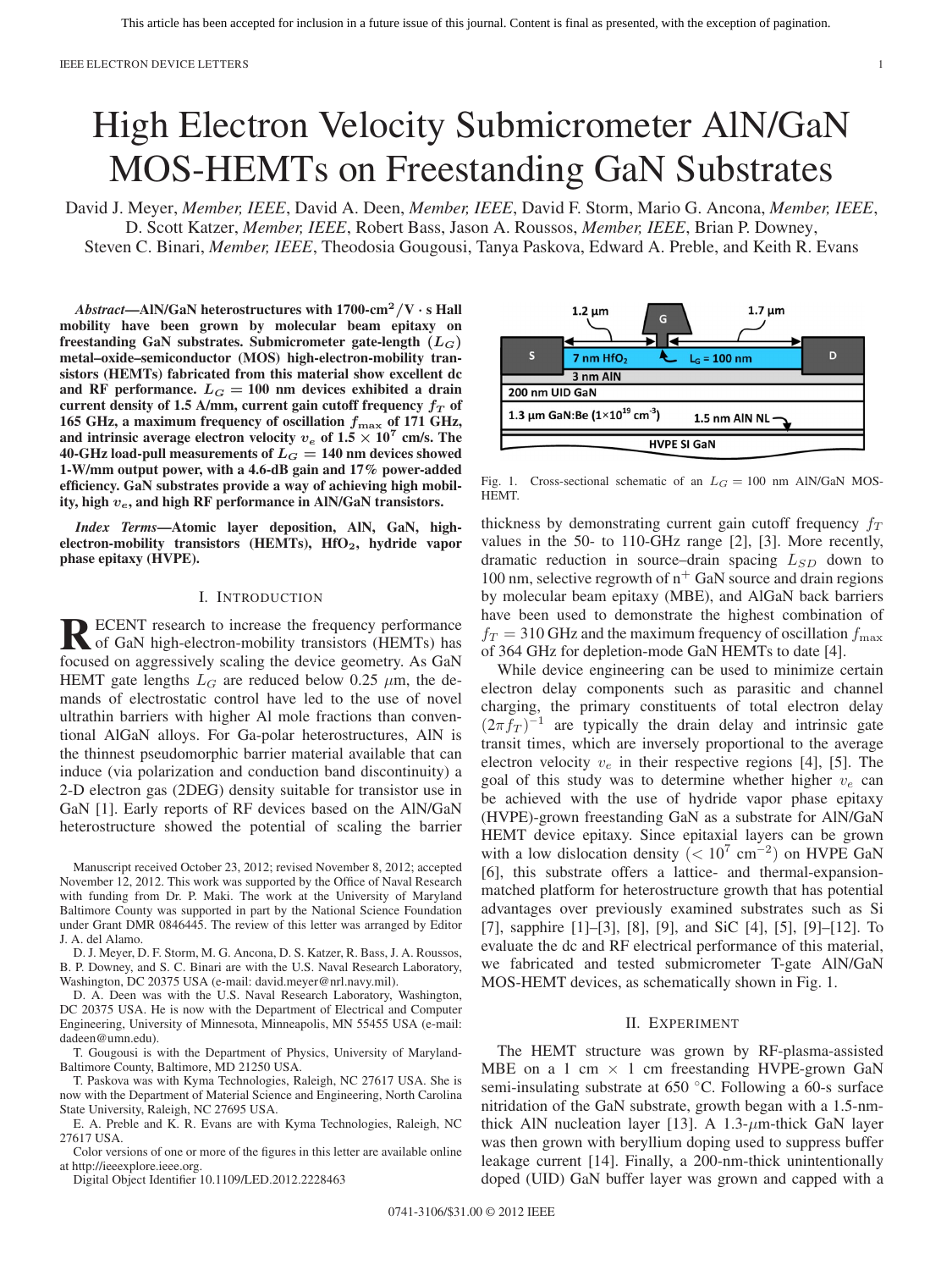

Fig. 2. (a) Drain and (b) transfer curves for an  $L_G = 100$  nm AlN/GaN device.

3-nm AlN barrier layer. The GaN layers were grown in a metalrich regime at a gallium/active nitrogen flux ratio of 1.4. The AlN layers were grown with an aluminum/active nitrogen flux ratio ≈1.

The device fabrication began with a Ti/Al/Ni/Au (30 nm/ 200 nm/40 nm/20 nm) ohmic-first process that used a premetallization etch [15] to recess the contact metal prior to annealing at 800 °C. After annealing, the ohmic contact resistance was measured to be  $0.3-0.4$   $\Omega$ -mm using circular transfer length method patterns. Following standard  $Cl_2/BCl_3$ -based dry etch mesa isolation, a  $7$ -nm  $HfO<sub>2</sub>$  gate insulator was blanket deposited using tetrakis (ethylmethyl) amino hafnium (TEMAHf) and water at 250 ◦C by atomic layer deposition. Submicrometer Ni/Au (20 nm/300 nm) T-shaped gates were defined by electron-beam lithography. The device  $L_{SD}$  was 3  $\mu$ m, gate width  $W_G$ was  $2 \times 75$   $\mu$ m, and  $L_G$  were 0.1, 0.14, and 2  $\mu$ m. For the submicrometer T-gates, the gate head length was  $0.5 \mu m$ . All dimensions were measured by scanning electron microscopy.

### III. RESULTS AND DISCUSSION

Room-temperature on-wafer Hall effect measurements were taken before and after  $HfO<sub>2</sub>$  deposition to determine low-field transport properties. Prior to oxide deposition, the average sheet resistance  $R_{\rm sh}$  was 194  $\Omega$ /sq with a 2DEG density of  $n_s =$ 1.9  $\times$  10<sup>13</sup> cm<sup>-2</sup> and mobility of 1700 cm<sup>2</sup>/V · s. Following oxide deposition,  $R_{\rm sh}$  dropped to 164  $\Omega$ /sq with an associated increase in  $n_s = 2.4 \times 10^{13}$  cm<sup>-2</sup> and a slight reduction in mobility to  $1600 \text{ cm}^2/\text{V} \cdot \text{s}$ . With the 2DEG  $n_s$  well in excess of  $10^{13}$  cm<sup>-2</sup> in the access regions, we suspect that there is sufficient Debye screening of charged dislocations and that the resulting mobility is therefore limited by polar optical phonon scattering and interfacial roughness [1].

DC electrical characteristics for an  $L_G = 100$  nm device are shown in Fig. 2. An OFF-state breakdown voltage of 35 V was measured with  $V_{GS} = -7$  V and 1 mA/mm of drain leakage current. Fig. 2(b) shows the transfer characteristics for the 100-nm device with a maximum current density of 1.5 A/mm, a threshold voltage of approximately −6.3 V, and a subthreshold swing of 162 mV/dec (not shown). Minimal hysteresis (< 100 mV) was observed when the transfer curve was immediately swept in the reverse direction after an initial trace. The peak transconductance  $g_{m,\text{max}}$  was measured to be 347 mS/mm. Intrinsic  $g_{m,\text{max}}$  was estimated to be 419 mS/mm when the voltage drops across  $R<sub>s</sub>$  were accounted for. The sharp asymmetric shape of the transconductance curve is not fully understood at this time but is likely related to the dynamic



Fig. 3. (a) Pad deembedded small-signal characteristics of an AlN/GaN device with  $L_G = 100$  nm. (b)  $f_T$  results from this study ( $L_G = 100$  and 140 nm) *compared with* other previously reported AlN/GaN HEMT small-signal  $f_T$ .

**Equivalent Circuit Model Parameters** 

| $L_G$ = 100 nm                 | <b>Bias Conditions</b>         |  |  |
|--------------------------------|--------------------------------|--|--|
| $W_G = 2 \times 75 \text{ µm}$ | $V_{DS} = 8V/V_{GS} = -5.25 V$ |  |  |
| $g_{\rm m}$ (mS)               | 75.2                           |  |  |
| $g_d$ (mS)                     | 5.1                            |  |  |
| $C_{gs}(fF)$                   | 49.3                           |  |  |
| $C_{gd}$ (fF)                  | 14.0                           |  |  |
| $R_i(\Omega)$                  |                                |  |  |
| $R_{\rm g}(\Omega)$            |                                |  |  |
| $R_{\rm s}(\Omega)$            |                                |  |  |
| $R_{\rm d}(\Omega)$            |                                |  |  |



**Calculated Values** 

| <b>Delay Component</b> | Value $(ps)$ | <b>Figures of Merit</b>         |                      |  |
|------------------------|--------------|---------------------------------|----------------------|--|
| Parasitic charging     | 0.11         | $f_{T, model}$ (GHz)            | 161                  |  |
| Channel charging       | 0.03         | $f_{\text{T,measured}}$ (GHz)   | 165                  |  |
| Drain delay            | 0.19         | $f_{\text{max,model}}$ (GHz)    | 176                  |  |
| Intrinsic gate transit | 0.66         | $f_{\text{max,measured}}$ (GHz) | 171                  |  |
| Total electron delay   | 0.99         | Intrinsic $v_e$ (cm/s)          | $1.53 \times 10^{7}$ |  |

Fig. 4. Equivalent circuit modeling results and extracted parameters of the  $L_G = 100$  nm AlN/GaN device in Fig. 3(a).

access resistance [16] or the carrier energy clamping due to optical phonon emission [17].

Small-signal characteristics for a MOS-HEMT with  $L_G =$ 100 nm, with pad parasitics deembedded, are shown in Fig. 3(a).  $f_T = 165$  GHz and  $f_{\text{max}} = 171$  GHz were determined by −20-dB/dec extrapolation of the small-signal current gain,  $|h_{21}|$ , and the maximum available gain (MAG), respectively. Prior to deembedding of probe pad parasitics (determined by cold field-effect transistor method [18]), the extrinsic  $f_T/f_{\text{max}}$  were 120 GHz/170 GHz for the  $L_G = 100$  nm device in Fig. 3(a). Pad deembedded  $f_T/f_{\text{max}}$  values of 112 GHz/ 134 GHz and 10 GHz/27 GHz were extracted for the 140 nm and 2- $\mu$ m- $L_G$  devices, respectively. Fig. 3(b) compares the small-signal  $f_T$  results from this study to literature values for AlN/GaN HEMTs. Despite having a relatively long  $L_{SD}$  = 3  $\mu$ m, we observe that the  $f_T$  values from the devices in this study are in line with the highest reported values at coincident  $L_G$ . To investigate whether the improved small-signal performance of our devices was due to reduced parasitic effects or shorter intrinsic delay, small-signal modeling of the measured S-parameter data was conducted.

Fig. 4 summarizes results of small-signal equivalent circuit model fitting to the measured S-parameters of the  $L_G$  = 100 nm MOS-HEMT in Fig. 3(a). [19]. Of the delays, the parasitic charging [defined as  $C_{gd} \cdot (R_s + R_d)$ ] and the channel charging [calculated as  $(g_{ds}/g_m) \cdot (C_{gd} + C_{gs}) \cdot (R_s + R_d)$ ]